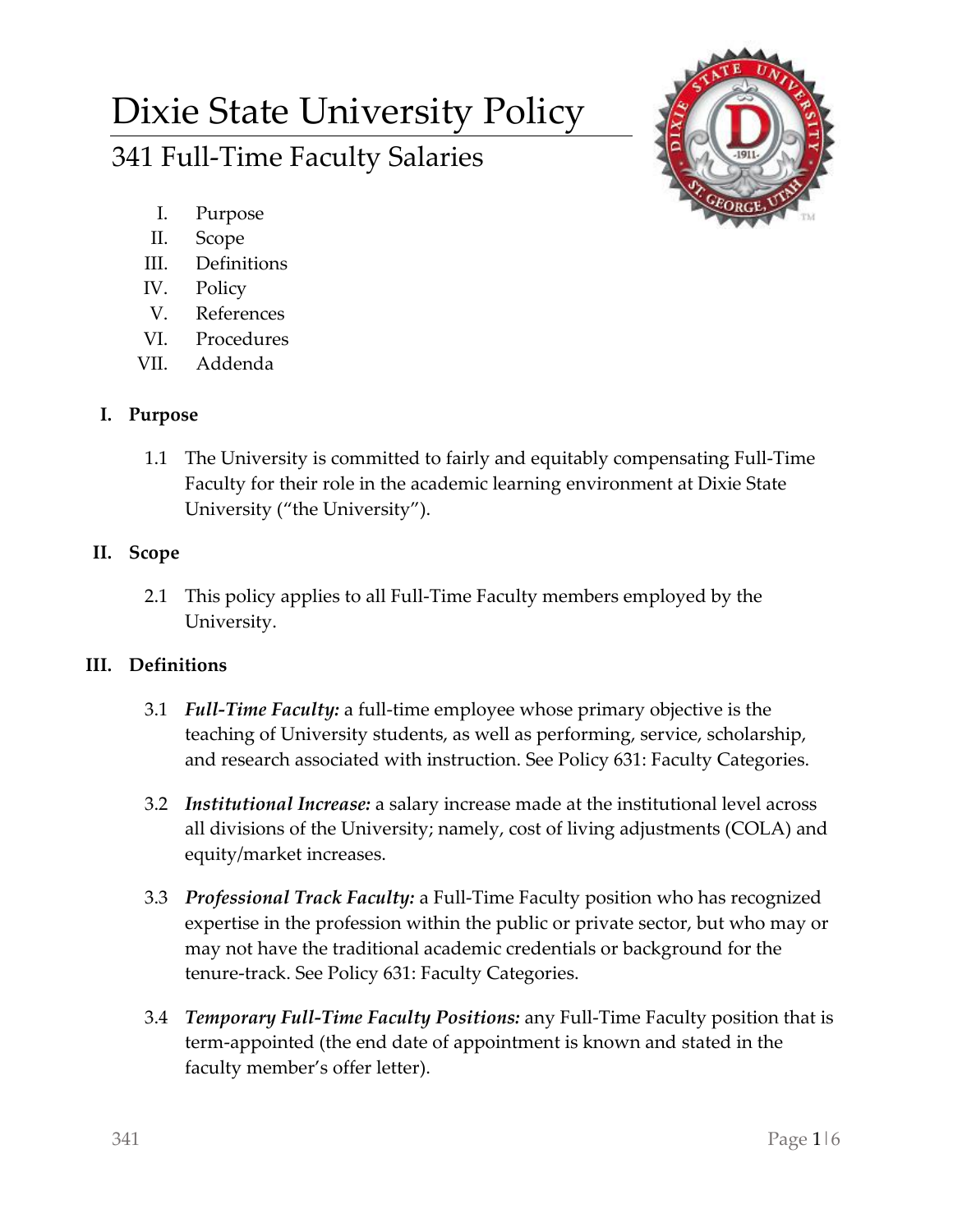## **IV. Policy**

- 4.1 Determination of Full-Time Faculty Base Salary
	- 4.1.1 Full-Time Faculty base salary determination is based on national salary survey data of higher education institutions with similar characteristics to the University, which can include budget size, student enrollment, public vs. private classification, program/degree offerings, Carnegie Classification of Institutions of Higher Education, etc.
	- 4.1.2 Data from these surveys will be indexed by available factors within the data, such as rank, tenure-track vs. non-tenure-track, and discipline; each Full-Time Faculty member will be individually indexed to the appropriate benchmark.
	- 4.1.3 The Faculty Senate Salary Subcommittee, the Vice President of Academic Affairs/Provost, and Human Resources will annually review available factors within the data used in determining appropriate benchmarks.
	- 4.1.4 The Faculty Senate Salary Subcommittee and/or the Vice President of Academic Affairs/Provost may request an annual summary of the survey data and the equity status of all Full-Time Faculty positions to ensure that the goal of attracting and retaining quality faculty is being properly served.
	- 4.1.5 To ensure market competitiveness, the base salary for new Full-Time Faculty members is determined based on the Full-Time Faculty member's discipline and incoming rank using the most recent national salary survey data of higher education institutions with similar characteristics to the University.
	- 4.1.6 The University's President has the ultimate authority to determine Full-Time Faculty salaries.
	- 4.1.7 Full-Time Faculty salary equity information is given to the Vice President for Academic Affairs/Provost and Deans each year for use in considering base salary market adjustments.
	- 4.1.8 Full-Time Faculty salaries will remain at a level of not less than 90% of the market median based on rank and discipline. The University's salary equity goal is to have faculty salaries average at least 100% of market median.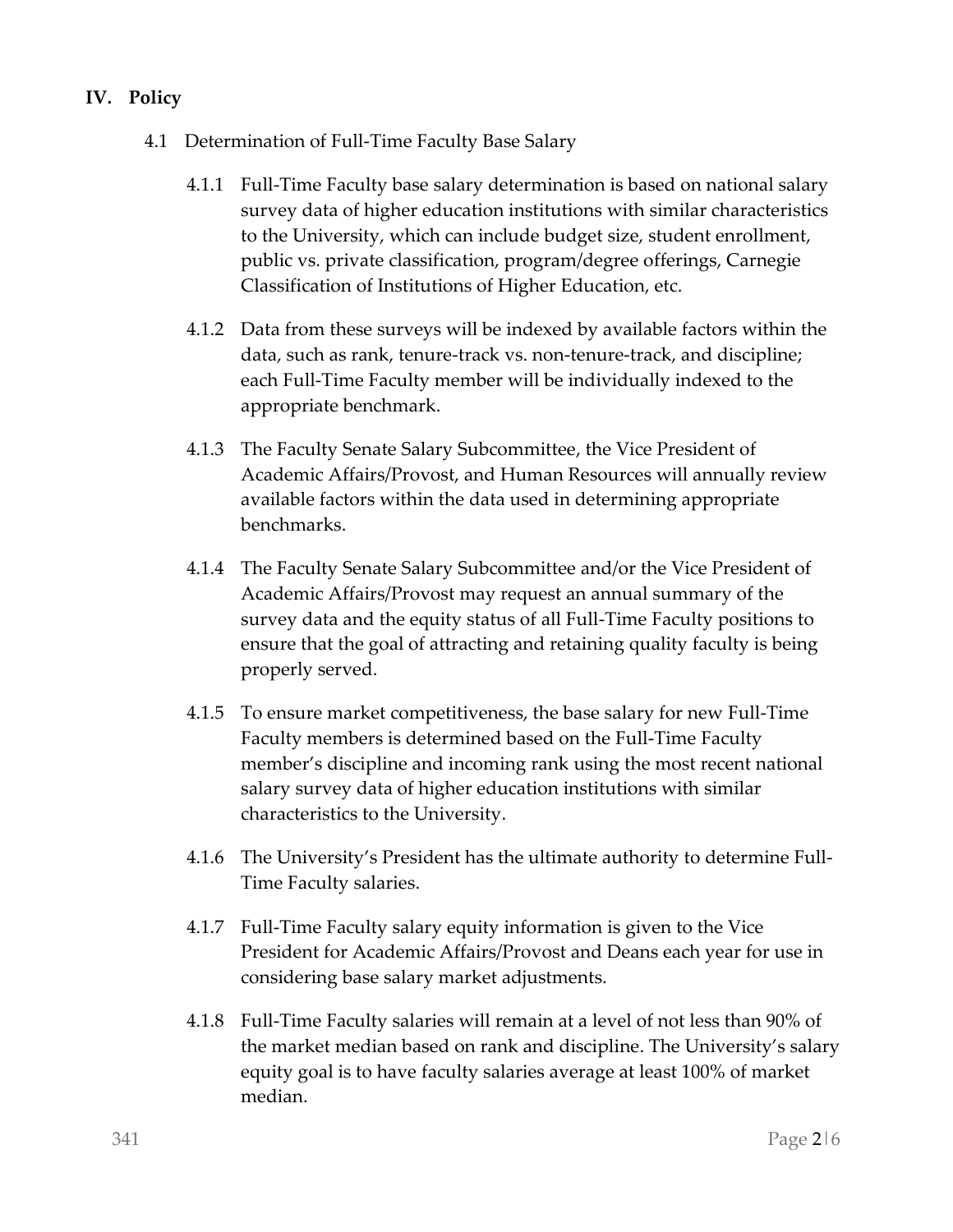- 4.1.9 Temporary Full-Time Faculty positions are ineligible for institutional increases and rank advancement increases.
- 4.2 Rank Advancement Increases
	- 4.2.1 Merit pay is determined by rank advancement promotions. Faculty ranks and the rank advancement process are outlined in University Policy 631 and University Policy 641.
	- 4.2.2 Dependent on funding availability, on July 1 following approval of a rank advancement, a Full-Time Faculty member will receive a salary increase of 10% of the current base salary and will be benchmarked under the new rank for salary equity comparison.
		- 4.2.2.1 Promotion to University Professor is ineligible to receive a base salary increase of 10%. Compensation for promotion to University Professor is addressed in the post-tenure review section of this policy.
	- 4.2.3 Dependent on funding availability, on July 1 following a positive recommendation during an intermediate review, a Full-Time Faculty member will receive a salary increase of 2% of the faculty member's then-current base salary.
	- 4.2.4 Dependent on funding availability, on July 1 following approval of a rank advancement, a Full-Time Faculty member will receive an increase of 8% of current base salary if they received the 2% increase for intermediate review (referenced above in 4.2.3) within five (5) years of the date of the rank advancement or receive an increase of 10% of current base salary if no increase was given for a positive intermediate review. An individual Full-Time Faculty member may not receive more than a total 10% increase between intermediate review and rank advancement within a five (5) year period of time.
	- 4.2.5 If the total amount of funds available for rank advancement increases is less than the total amount required for faculty rank increases, the increases will be applied so that all Full-Time Faculty members are awarded the same percentage of increase. Any unawarded amount will be awarded as part of the following year's rank advancement increases.
	- 4.2.6 All rank advancement salary increases, as well as any institutional increases, are determined using the current base salary.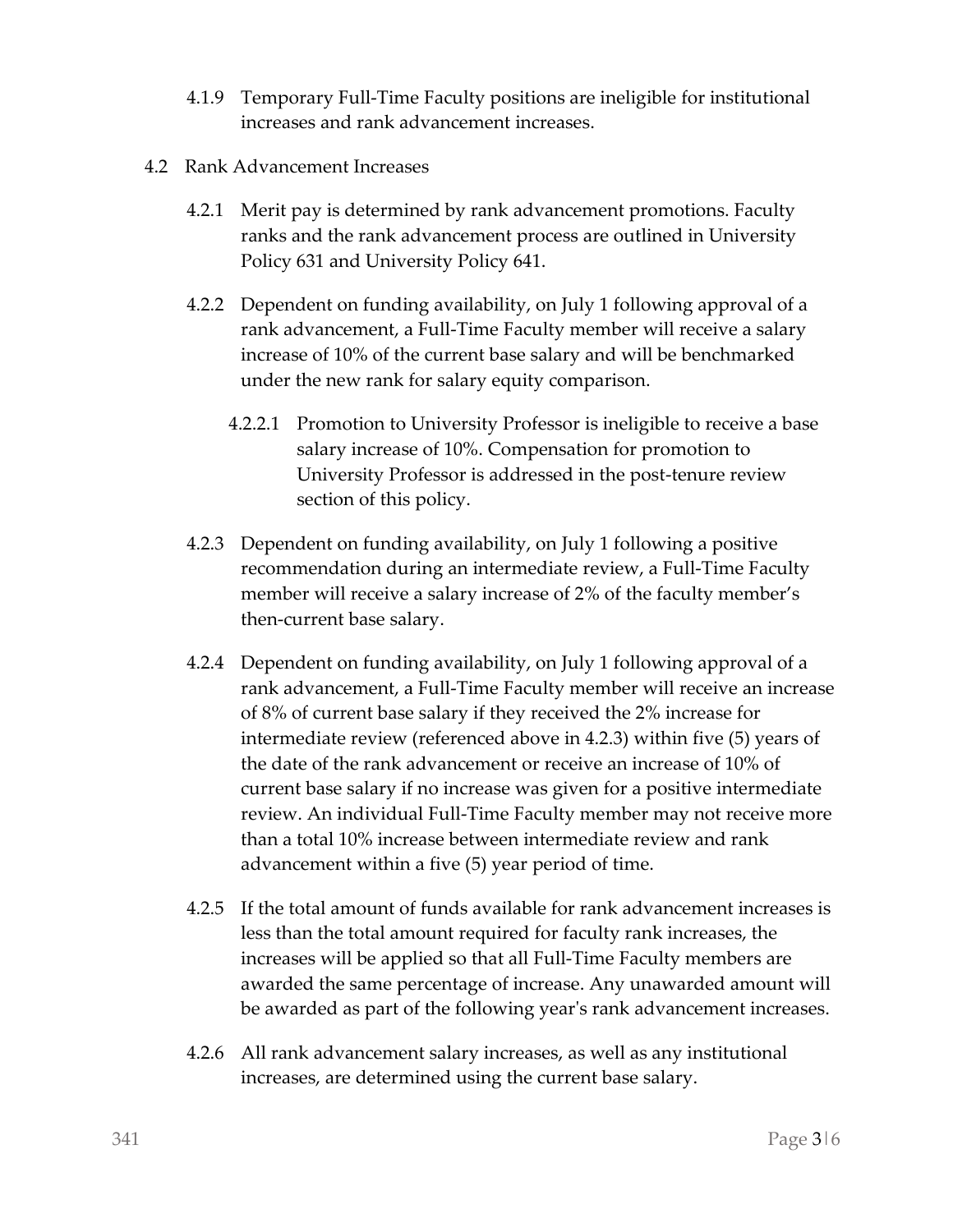- 4.2.7 A Professional Track Faculty member who have reached terminal rank, who go up for retention review, is ineligible for a salary increase associated with that review.
- 4.3 Equity Increases
	- 4.3.1 Dependent on funding availability, Full-Time Faculty members are eligible for annual equity increases if the market median salary for the Full-Time Faculty member's discipline and rank, as determined by the survey data, is greater than the Full-Time Faculty member's current salary.
	- 4.3.2 Equity increases for Full-Time Faculty are determined using various factors including but not limited to funding availability, number of positions below market median, and general faculty salary equity needs.
	- 4.3.3 The Vice President of Academic Affairs/Provost and Deans reserve the right to withhold equity increases for positions that are vacant or to Full-Time Faculty members who are not performing at a satisfactory level and are on a Professional Improvement Plan. Any unawarded amount may be awarded as part of the following year's annual equity increases if the Full-Time Faculty member's performance is then deemed to be satisfactory.
	- 4.3.4 Dependent on funding availability, a Full-Time Faculty member's equity increases are determined after an intermediate review or rank advancement salary adjustment has been applied (see section 4.2).
- 4.4 Post-Tenure Review Increases
	- 4.4.1 Dependent on funding availability, a tenured Full-Time Faculty member who receives a favorable review in a Post-Tenure Review, as outlined in University Policy 642, receives a salary increase of 2% of current base salary on July 1 following the review.
		- 4.4.1.1 A tenured Full-Time Faculty member may receive only one Post-Tenure Review salary increase in any five (5)-year period.
		- 4.4.1.2 An individual faculty member may not receive more than a total of 10% in Post-Tenure Review and rank advancement salary increases within a five (5)-year period.
			- 4.4.1.2.1 If a Full-Time Faculty member receives a rank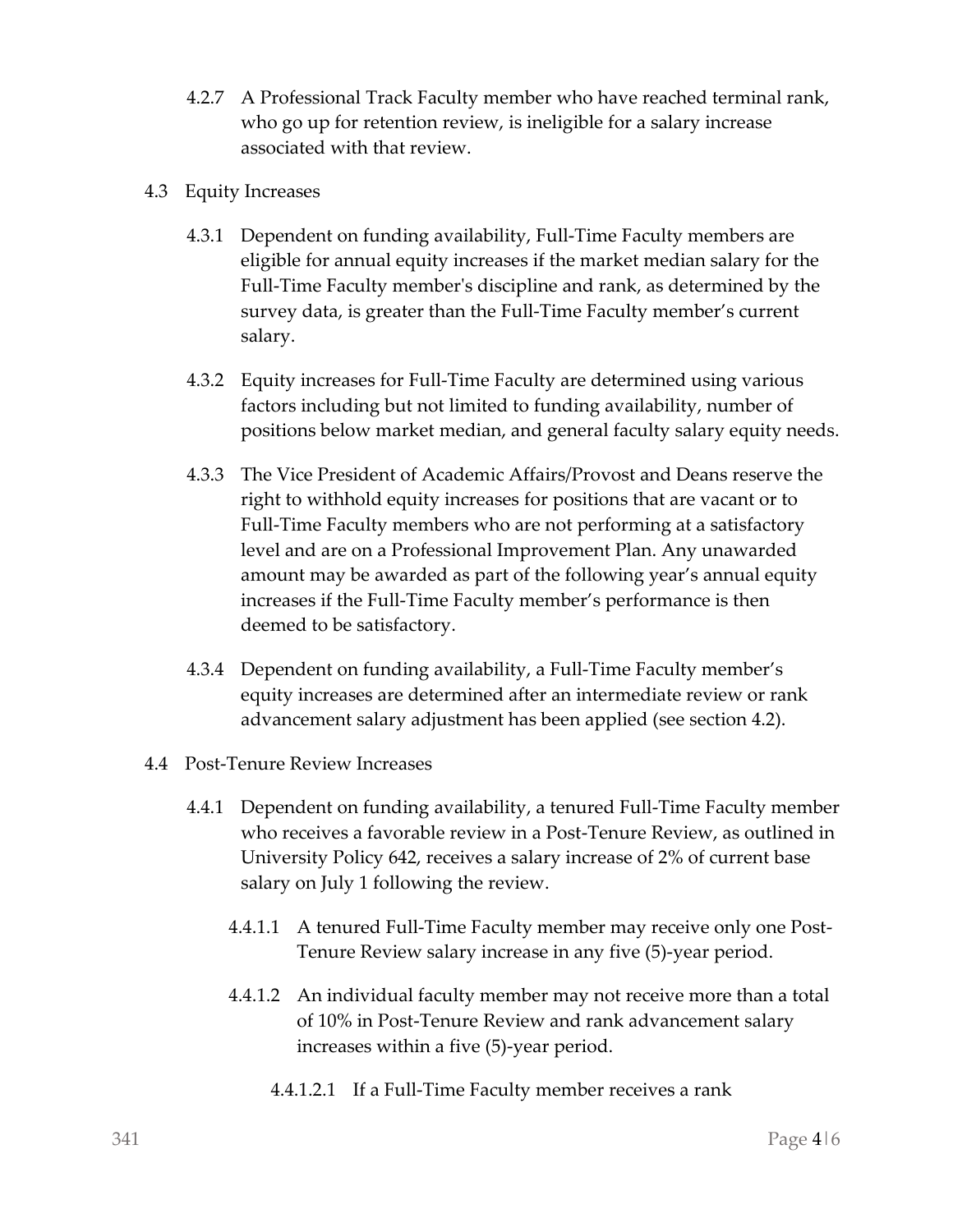advancement salary increase, no Post-Tenure Review salary increase may be received for five (5) years.

- 4.4.1.2.2 If a faculty member receives a Post-Tenure Review salary increase, any rank advancement increase received within the subsequent five (5) years will be decreased by 2%.
- 4.4.1.2.3 Such limits exclude Institutional Increases and University Professor rank advancement payments.
- 4.4.1.3 Dependent on available funding, Full-Time Faculty promoted to University Professor rank will receive a one-time payment of \$2,500, in addition to the 2% base salary increase for a successful Post-Tenure Review.
- 4.4.2 If the total amount of funds available for post-tenure increases is less than the total amount required for such Full-Time Faculty increases, the increases will be applied so that all applicable Full-Time Faculty members are awarded the same percentage of their post-tenure review increase. Any unawarded amount will be awarded as part of the following year's post-tenure increases if funding is available.
- 4.4.3 The circumstance of not awarding any or all of a post-tenure increase will not alter the schedule by which the Full-Time Faculty member is required to apply for the next post-tenure review.
- 4.5 Supplemental, Overload, and Summer Term Pay
	- 4.5.1 Information relating to faculty supplemental, overload, and summer term pay is outlined in University Policy 635 and University Policy 643.

#### **V. References**

- 5.1 DSU Policy 301: Personnel Definitions
- 5.2 DSU Policy 631: Faculty Categories
- 5.3 DSU Policy 635: Faculty Workload
- 5.4 DSU Policy 641: Retention, Promotion and Tenure Policy
- 5.5 DSU Policy 642: Post-Tenure Review
- 5.6 DSU Policy 643: Faculty Supplemental Compensation